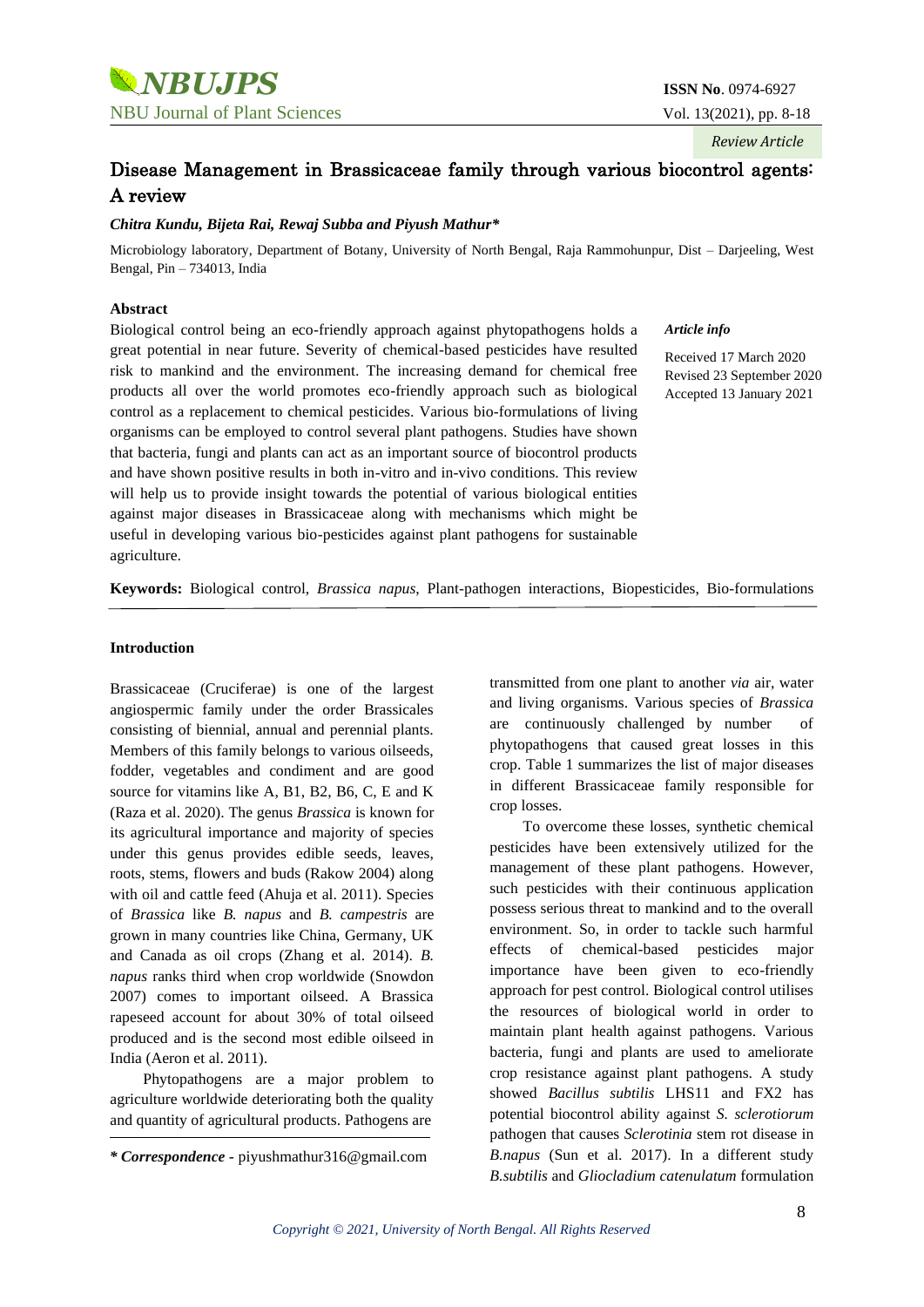reduced disease severity *Brassica napus* by 80% against club root caused by *Pieris brassicae* (Peng et al. 2011). Additionally fungal biocontrol agent *Trichoderma* sp. was able to reduce club root in *Brassica chinensis* (Cheah and Page 1997). With this background, the present review attempts to highlight the different classes of biocontrol agents that have been utilized for the management of various diseases in Brassicaceae family.

# **Different classes of biocontrol agents**

# *Bacteria*

A number of endophytic bacteria have been shown to improve plant growth under normal and stress conditions. Such beneficial bacteria demonstrate a positive attribute towards the host plants and impart resistance for the suppression of various bacterial and fungal pathogens. Various strains of *Bacillus amyloliquefaciens* protect economically important plants from different phytopathogens (Daneilsson et al. 2007). The potential of Rhamnolipids (RLs) produced by *Pseudomonas aeruginosa* protects the *Brassica napus* tissues against the ascomycetes *B.cinerea* (Sanchez et al. 2015). Similarly, In *Brassica napus, Bacillus endophyticus* shows an antagonistic activity towards the number of fungal pathogens (Daneilsson et al. 2007). Several biocontrol agents (like *Bacillus pumilus, Bacillus subtilis, Paenibacillus* sp. and several other yeast strains) showed great potential in dealing with *Xanthomonas campestris* pv. *campestris* infections that cause Black rot in many *Brassica* sp. (Assis et al. 1999; Wulff et al. 2002*).* Similarly, *Bacillus pumilus* also shows an antagonistic activity towards *Xanthomonas campestris* in *Brassica oleracea* (Wulff et al. 2002). *Bacillus endophyticus* shows antagonistic activity towards large number of fungal pathogens in *B. napus* (Danielsson et al. 2007). *Microbiospora rosea* suppresses the occurrence of *Plasmodiophora brassicae* in *Brassica rapa* (Lee et al. 2008). Similarly, *Paenibacillus polymyxa* shows antagonism towards *Verticillium longisporum* in *B.napus* (Grane et al. 2003). Similarly, *Bacillus cereus*, *Bacillus lentimorbus* and *Bacillus pumilus* potential antagonistic activity against black rot disease caused by *Xanthomonas campestris* pv. *campestris* in cabbage plants (Massomo et al. 2004). *Paenibacillus* spp. isolates was able to reduce symptoms of black rot in *Brassica oleracea* var. *capitata* caused by *Xanthomonas campestris* pv. *campestris* (Ghazalibiglar et al. 2016). About 91.1% reduction of lesion-forming petals was observed in *Brassica napus* when pre-treated with *Pseudomonas chlororaphis* PA23 against *Sclerotinia sclerotionum* (Duke et al. 2017). A number of bacteria used as a biocontrol agent to manage different diseases of Brassicaceae family are listed in Table 1.

# *Fungi*

Various strains of fungi have been isolated as biocontrol agents against several plant diseases. Beneficial fungi that include class ascomycetes such as *Trichoderma* sp. which is a common soil inhabitant and basidiomycetes such as *Piriformospora indica* demonstrate a good impact on several pathogens (Kim et al. 2007). *Trichoderma* sp. is able to produce various antibiotics, lytic enzymes such as cellulase, chitinase and hemicellulase which protect the plants against various pathogens. Various species of *Trichoderma* such as *T. asperellum, T. harzianum, T. viride and T. hamatum* acts as strong biocontrol agents against various root and foliar diseases (Nieves et al. 1997). *Trichoderma* sp. can interact with both plant rhizosphere and phyllosphere by several mechanisms which includes antagonism, competition for space and nutrients and release of lytic enzymes which directly inhibits the growth of pathogens (Howell 2003; Harman et al. 2004). *Trichoderma* sp. is found to be very effective in suppressing clubroot of Brassica plants caused by *P. brassicae* (Cheah et al. 1997).

*Acremonium alternatum* forms an endophytic association with *Brassica* species and facilitates biological activity towards bacterial and fungal pathogens. *A. alternatum* inhibits the development of *Plutella xylostella* and *Brevicoryne brassicae* in *Brassica oleracea*, *B. rapa* and *Arabidopsis thaliana* (Doan et al. 2008; Dugassa-Gobena et al. 1998). *Sclerotinia sclerotiorum B*. *napus* is highly reduced by *Aspergillus flavipes* (Zhang et al. 2014). *Cladosporium* sp. resists *Spodopteralitura* in *B*. *oleracea* (Thakur et al. 2013). *Piriformospora indica*, a mycorrhizal like fungi is a useful endophyte (Badge et al. 2010; Baltruschat et al. 2008; Lee et al. 2011) which induces systemic resistance towards *Golovinomyces orontii* in *Arabidopsis thaliana* and *B. rapa* and is regarded as the representative amongst the fungi with spectacular biocontrol potential (Schafer et al. 2007). *P. indica* promotes the plant growth, increased seed productions, stimulates nitrogen accumulation, drought tolerance and induced systemic resistance towards *G. sorontii* in *Brassica*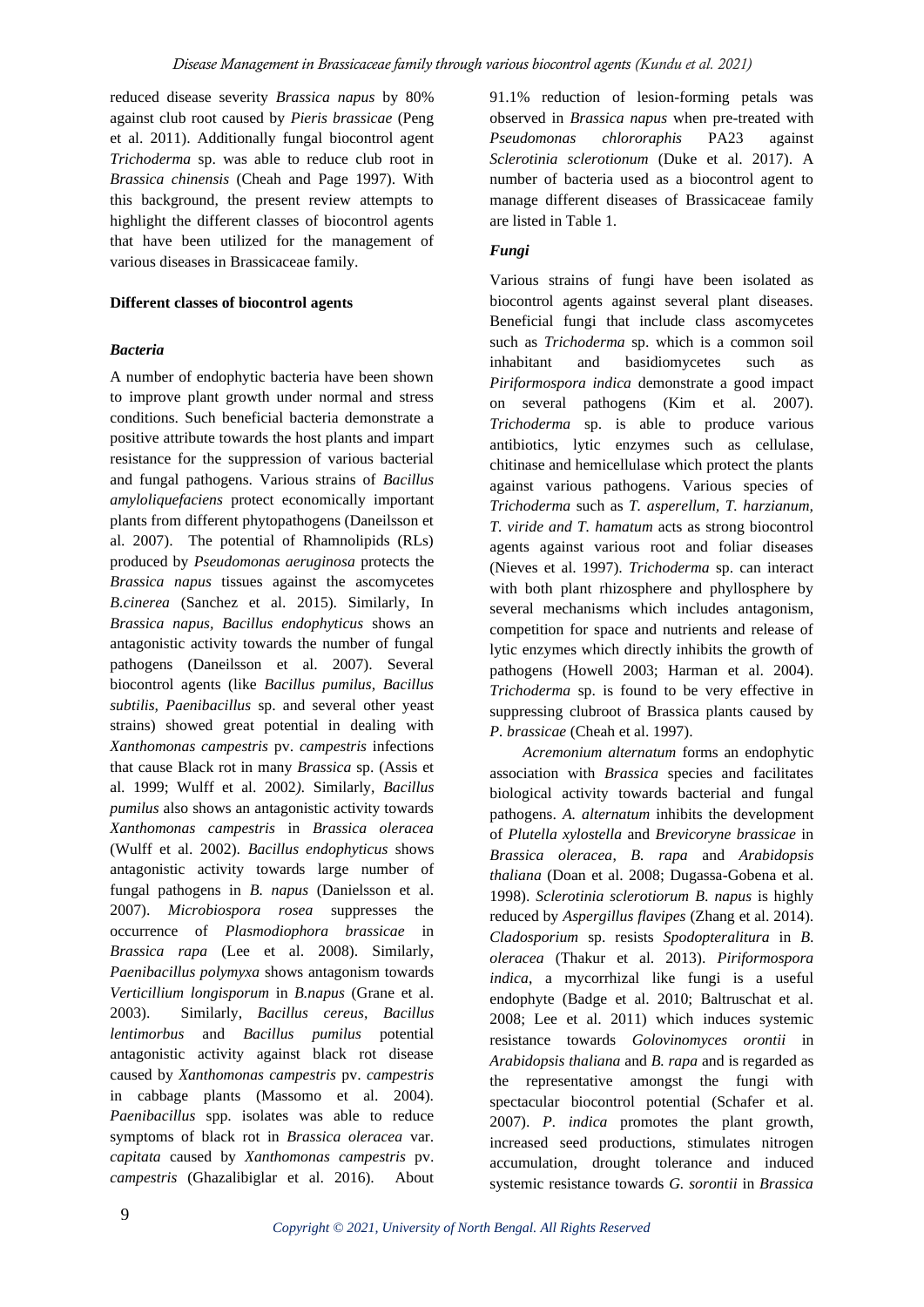*rapa* and *Arabidopsis thaliana* (Oelmuller et al. 2009; Shahollari et al. 2007; Sirrenberg et al. 2007; Sun et al. 2010). *Fusarium oxysporum* shows antifungal activity towards *S*. *sclerotiorma* and

**Table 1** A list of studies that utilized Bacteria as a biocontrol agent to manage different diseases of Brassicaceae family

| <b>Bacteria</b>                                          | <b>Host</b>                         | <b>Disease</b>                | <b>Causal organism</b>                             | <b>References</b>            |
|----------------------------------------------------------|-------------------------------------|-------------------------------|----------------------------------------------------|------------------------------|
| Pseudomonas<br>fluorescens                               | Brassica campestris                 | <b>Stem Blight</b><br>disease | Sclerotinia<br>sclerotiorum                        | Aeron et al.<br>2011         |
| Flavobacterium<br>hercynium                              | Brassica rapa subsp.<br>pekinensis  | <b>Clubroot Disease</b>       | Plasmodiophora<br>brassicae                        | Hahm et al.<br>2012          |
| <b>Bacillus</b> subtilis                                 | <b>Brassica</b> napus               | <b>Clubroot Disease</b>       | Plasmodiophora<br>brassicae                        | Lahlali et al.<br>2013       |
| Paenibacillus sp.                                        | Brassica oleracea<br>var. capitata  | Black rot disease             | Xanthomonas<br>campestris pv.<br>campestris        | Ghazalibiglar et<br>al. 2015 |
| <b>Bacillus</b><br>amyloliquefaciens<br>subsp. Plantarum | Brassica rapa subsp.<br>pekinensis  | Damping off<br><b>Disease</b> | Rhizoctonia solani                                 | Kang et al. 2015             |
| Lactobacillus<br>plantarum strain BY                     | Chinese cabbage                     | Bacterial soft rot            | Pectobacterium<br>carotovorum subsp.<br>carotoorum | Tsuda et al.<br>2016         |
| Zhihengliuella<br>aestuarii                              | Brassica juncea var.<br>tumida tsen | Mustard clubroot              | Plasmodiophora<br>brassicae                        | Luo et al. $2018$            |
| Streptomyces<br>angustmyceticus<br>NR8-2                 | Brassica rapa subsp.<br>pekinensis  | Leaf spots                    | Colletotrichum<br>sp.;Curvularia lunata            | Wonglom et al.<br>2019       |
| <b>Bacillus</b><br>amyloliquefaciens<br>$KC-1$           | Chinese cabbage                     | Soft rot                      | Pectobacterium<br>carotovorum subsp.<br>carotoorum | Cui et al. 2019              |
| <b>Bacillus</b><br>thuringiensis                         | Brassica campestris                 | Sclerotiniose<br>disease      | Sclerotinia<br>sclerotiorum                        | Wang et al.<br>2020          |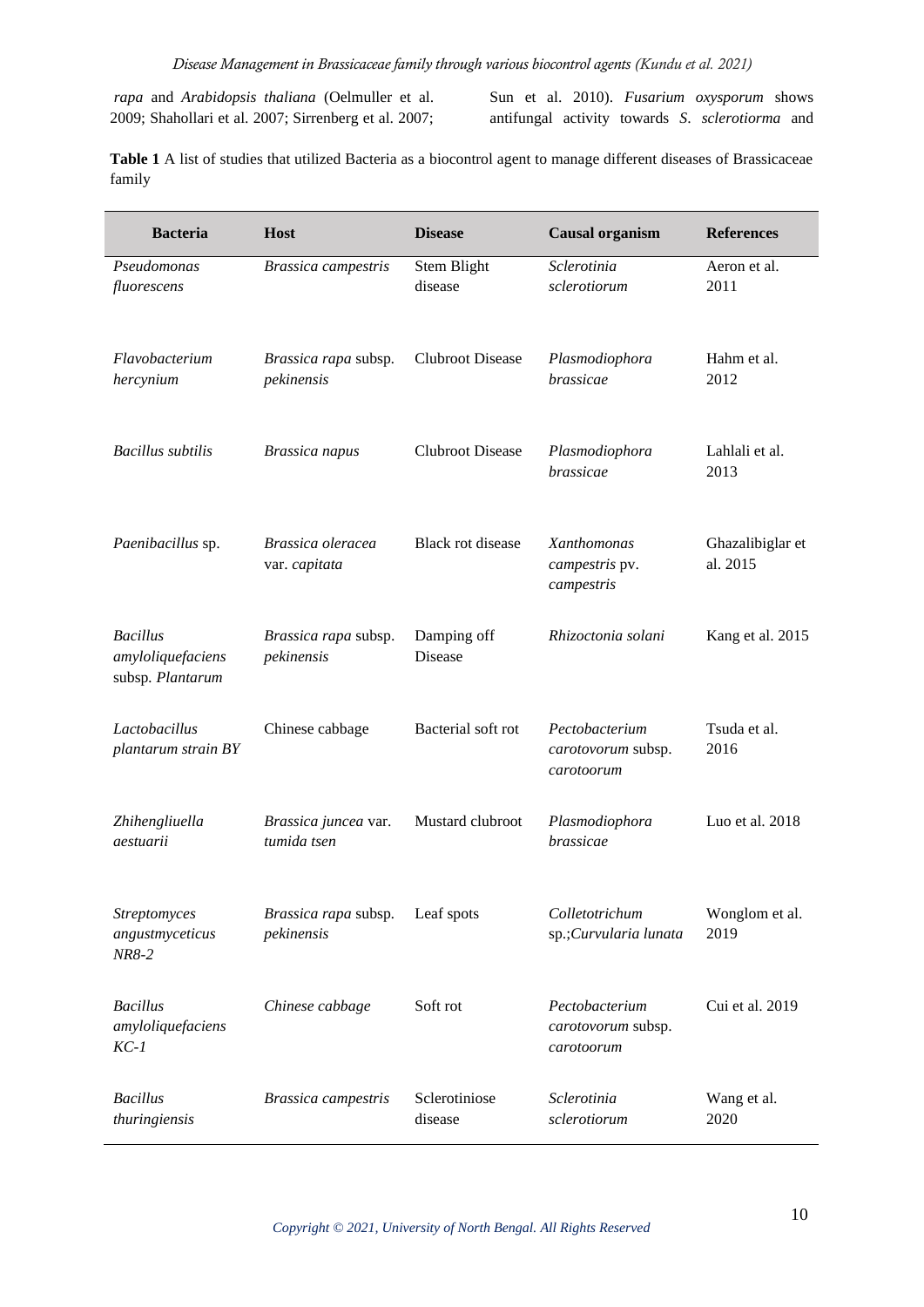*Botryis cinerea* in *B. napus* and *Fusarium tricinctum* promotes plant growth in *B. napus* (Zhang et al. 2014). *Metarhizium anisopliae*  inhibits the larvae of *Plutella xylostella* in *B. napus* (Batta 2013). Broth culture filtrates of *Aspergillus flavipes* CanS-34A, *Leptosphaeria biglobosa* CanS-51, *Chaetomium globosum* CanS-73 and *Clonostachys rosea* CanS-43 suppressed leaf blight of *B. napus* caused by *S*. *sclerotiorum* whereas volatile compounds produced by *Fusarium oxysporum* CanR-46 was able to inhibit both *S. sclerotiorum* and *Botrytis cinerea* (Zhang et al. 2014).

Some of the endophytic fungi like *Chaetomium globosum* show in vitro antifungal activity against *S*. *sclerotiorum* (Chen et al. 2005; Nan et al. 2011). *Leptosphaeria biglobosa* promotes the growth of the plant and also shows the antifungal activity towards *S*. *sclerotiorum* in *Brassicanapus* (Zhang et al. 2014). *Muscodor albus* shows antagonistic activity towards *Pythium ultimum* in *Brassica oleracea* (Worapong and Strobel 2009). List of fungi used as a biocontrol agent to manage different diseases of Brassicaceae family are given in Table 2.

**Table 2** A list of studies that utilized fungi as a biocontrol agent to manage different diseases of Brassicaceae family

| Fungi                                              | <b>Host</b>                               | <b>Disease</b>            | <b>Causal organism</b>      | <b>References</b>         |
|----------------------------------------------------|-------------------------------------------|---------------------------|-----------------------------|---------------------------|
| Acremonium<br>alternatum                           | Brassica rapa,<br>Arabidopsis<br>thaliana | Clubroot disease          | Plasmodiophora<br>brassicae | Doan et al.<br>2010       |
| Trichoderma viridae                                | Brassica campestris<br>sp. chinensis      | <b>Yellow</b> disease     | Fusarium oxysporum          | Kataoka et al.<br>2010    |
| Serratia plymuthica<br><b>HRO-C48</b>              | <b>Brassica</b> napus                     | <b>Blackleg</b> disease   | Phoma lingam                | Hammoudi et<br>al. 2012   |
| Trichoderma<br>harzianum                           | Brassica rapa,<br>Arabidopsis<br>thaliana | Root knot                 | Meloidogyne incognita       | Ibrahim et al.<br>2012    |
| <b>Trichoderma</b><br>harzianum                    | <b>Brassica</b> napus                     | Powdery mildew<br>disease | Erysiphe cruciferarum       | Alkooranee et<br>al. 2015 |
| T. harzianum,<br>T. hamatum,<br>T. longibrachiatum | <b>Brassica</b> napus                     | Stem canker<br>disease    | Leptosphaeria<br>maculens   | Dawidziuk et<br>al. 2016  |

### *Plant extracts*

Plant extracts are very effective and it is used in biological control against several phytopathogens of *Brassica* sp. Acetone extracts from *Cymbopogon*  *citratus* shows effective results in controlling the black rot disease of Brassica. Beside *C. citratus, extracts of Agapanthus caulescens* along with *Paenibacillus sp*. also demonstrate a biocontrol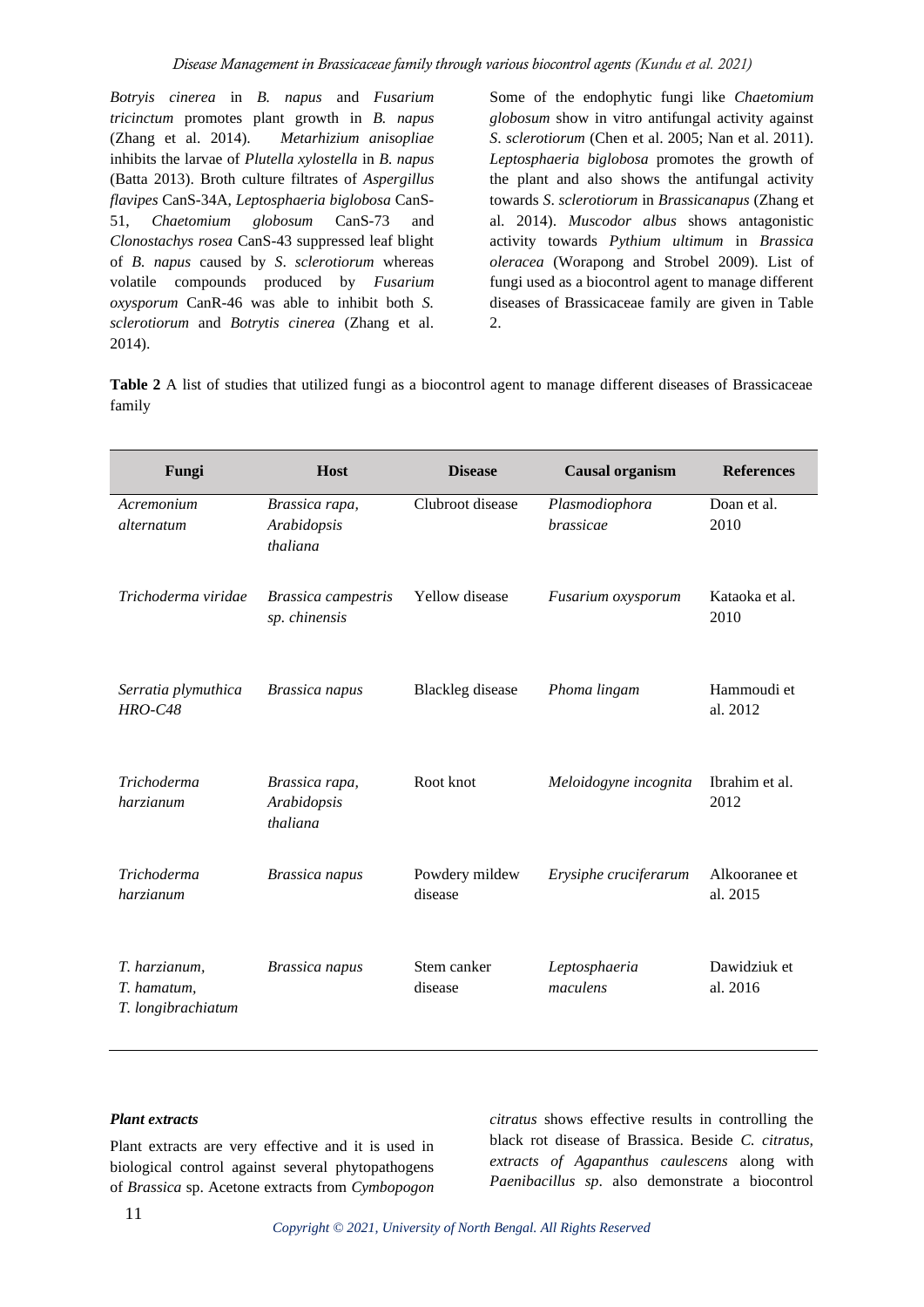activity against *Xanthomonas campestris* pv. *campestris* in *B. napus* (Mandiriza et al. 2018). Extracts of *Chrysanthemam cinerariaefolium* and *Melia azedarach* are used for controlling chinese cabbage disease caused by the diamond black moth (*Plutella xylostella*) and mites like *Phytoseiulu spersimilis* and *Hypoaspis aculeifer* (Kim et al. 2010). Another leaf extract of *Agave americana* has antifungal activity against *Alternaria brassicae*, the causal agent of the disease *Alternaria* blight in Indian mustard *Brassica juncea*. Cabbage aphid (*Brevicoryne brassicae*) and diamond back moth (*Plutella xylostella*) lowers cabbage production and to control these plant extracts of *Ageratum conyzoides*, *Nicotiana tabacum, Ricinus communis* and *Casia sophera,* were used (Amoabeng et al. 2013). Extracts of neem (*Azadirachta indica*) along with *Trichoderma harzianum* isolate T-2 was found to be very effective against *Alternaria* blight in radish (Arefin et al. 2019). The small white

cabbage butterfly (*Pieris rapae*) and diamond back moth (*P. xylostella*) are the important pests in Brassicaceae, which developed resistance to chemical controls. To manage these pests plant enzyme inhibitors and the proteinaceous compounds extracted from wheat, canola, sesame, bean and Triticale were utilized (Dastranj et al. 2017). Root kno3t nematode disease in *B. rapa* was controlled by *A. indica* and *T. harzianum* (Ibrahim et al. 2012). Extracts of *Moringa oleifera*, *Datura stramonium*, *A. indica* and *Cortonbon plandianum* used was found to be effective against some seed borne fungi (*Aspergillus sp., Rhizopus* sp., *Fusarium* sp., *Alternaria* sp., etc. (Ghosh et al. 2020). Extracts derived from *A. indica* and *Zingiber officinale* were able to activate resistance inducing enzymes in mustard leaves (Ojaghian et al. 2019). List of plants that have been used as a biocontrol agent to manage different diseases of Brassicaceae family are outlined in Table 3.

**Table 3** A list of studies that showed positive effects of plant extracts in controlling different diseases of Brassicaceae family

| <b>Extract of plant used</b>                                                | <b>Disease</b>                     | <b>Causal organism</b>                                                                                               | <b>Host</b>                 | <b>References</b>        |
|-----------------------------------------------------------------------------|------------------------------------|----------------------------------------------------------------------------------------------------------------------|-----------------------------|--------------------------|
| Chrysanthemum<br>cinerariaefolium<br>Melia azedarach                        | Chinese cabbage<br>disease         | Diamond blackmoth<br>(Plutella xylostella);<br>Mite (Phytoseiulus<br><i>persimilis</i> ) and<br>Hypoaspis aculeifera | Chinese<br>cabbage          | Kim et al. 2010          |
| Azadirachta indica                                                          | Root knot nematode<br>disease      | Root knot nematode<br>(RNT)                                                                                          | Brassica rapa               | Ibrahim et al.<br>2012   |
| Ageratum conyzoides;<br>Chromolaena odorata;<br>Synedrellanodiflora         | Tri-Trophic<br>insecticidal effect | Brevicoryne brassicae<br>Plutella xylostella                                                                         | Cabbage                     | Amoabeng et al.<br>2013  |
| Triticum aestivum<br>Brassica napus<br>Sesamum indicum<br>Bean of triticale |                                    | Pieris rapae<br>Plutella xylostella                                                                                  | Cabbage                     | Dastranj et al.<br>2017  |
| Moringa oleifera                                                            | <b>Black Rot disease</b>           | <b>Xanthomonas</b><br><i>campestris</i> pv.<br>campestris                                                            | <b>Brassica</b><br>oleracea | Goss et al. 2017         |
| Cymbopogon citratus;<br>Plutella xylostella                                 | <b>Black rot Disease</b>           | Xanthomonas<br>campestris pv.<br>Campestris                                                                          | <b>Brassica</b><br>napus    | Mandiriza et al.<br>2018 |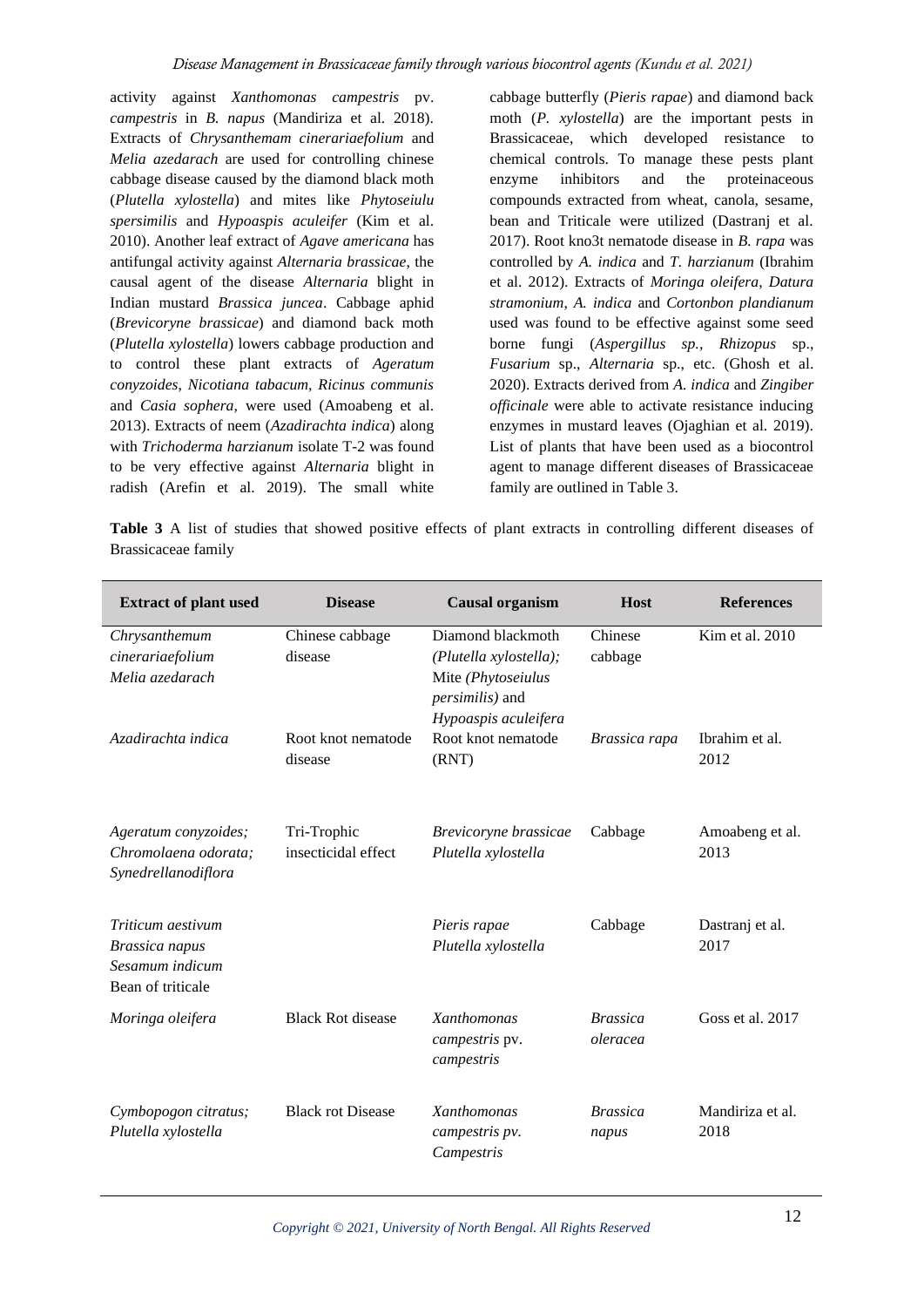| Azadirachta indica;<br>Trichoderma harzianum                                           | Alternaria blight             | Alternaria brassicae        | Raphanus<br>sativus                             | Arefin et al. 2019      |
|----------------------------------------------------------------------------------------|-------------------------------|-----------------------------|-------------------------------------------------|-------------------------|
| Sapindus trifoliatus;<br>Allium cepa                                                   | Alternaria leaf spot          | Alternaria brassicae        | <i>Brassica</i><br>oleracea var.<br>botrytis    | Valvi et al. 2019       |
| Azadirachta indica;<br>Gingiber officinale                                             | Mustard white mold<br>disease | Sclerotinia<br>sclerotiorum | <i>Brassica</i><br><i>juncea</i> var.<br>tumida | Ojaghina et al.<br>2019 |
| Azadirachta indica                                                                     |                               | Lipaphiserysimi (kalt)      | <i>Brassica</i><br>campestris                   | Bhatta et al. 2019      |
| Moringa oleifera;<br>Datura stramonium;<br>Azadirachta indica;<br>Croton bonplandianum |                               | Seed borne microflora       | Brassica sp.                                    | Ghosh et al. 2020       |

# **Conclusions and future perspective**

Brassicaceae family is known to harbour large number of economically important plants. Members of this family is considered as a good source for oil, food and feed along with vitamins and minerals. A large number of diseases in this family have led to serious problems resulting in low quality and lesser yield. In order to overcome such losses agriculture is highly dependent on synthetic chemical pesticides. Use of chemical-based products possesses huge risk to mankind and the environment. Therefore, adoption of eco-friendly approach against phytopathogens is necessary. Biological control generally focuses on the use of biological products against plant pathogens which are environment friendly. Various living organisms or their formulation may be utilized to control number of plant diseases as well molecular mechanism behind the resistance induced by these agents should be studies in great detail.

#### **Acknowledgements**

All the authors wish to acknowledge University of North Bengal for providing necessary facilities for writing this review article. RS (File No: 09/0285(11430)/2021-EMR-I) also acknowledges Council of Scientific and Industrial Research

(CSIR), New Delhi for providing Junior Research Fellowship (JRF).

# **References**

- Aeron A, Dubey RC, Maheshwari DK, Pandey P, Bajpai VK, Kang SC (2011) Multifarious activity of bioformulated *Pseudomonas fluorescens* PS1 and biocontrol of *Sclerotinia sclerotiorum* in Indian rapeseed (*Brassica campestris* L.). Eur J Pl Pathol 131:81–93.
- Aeron A, Dubey RC, Maheshwari DK, Pandey P, Bajpai VK, Kang SC (2011) Multifarious activity of bioformulated *Pseudomonas fluorescens* PS1 and biocontrol of *Sclerotinia sclerotionum* in Indian rapeseed (*Brassica campestris* L.). Eur J Pl Pathol 131:81–93.
- Ahuja I, Rohloff J, Bones AM (2011) Defence mechanisms of Brassicaceae: implications for plant-insect interactions and potential for integrated pest management. Sustain Agric 2:623–670.
- Alkooranee JT, Yin Y, Aledan TR, Jiang Y, Lu G, Wu J, Li M (2015) Systemic resistance to powdery mildew in *Brassica napus* (AACC) and *Raphanus alboglabra* (RRCC) by *Trichoderma harzianum* TH12. PLoS One 10:e0142177.
- Alström S (2001) Characteristics of bacteria from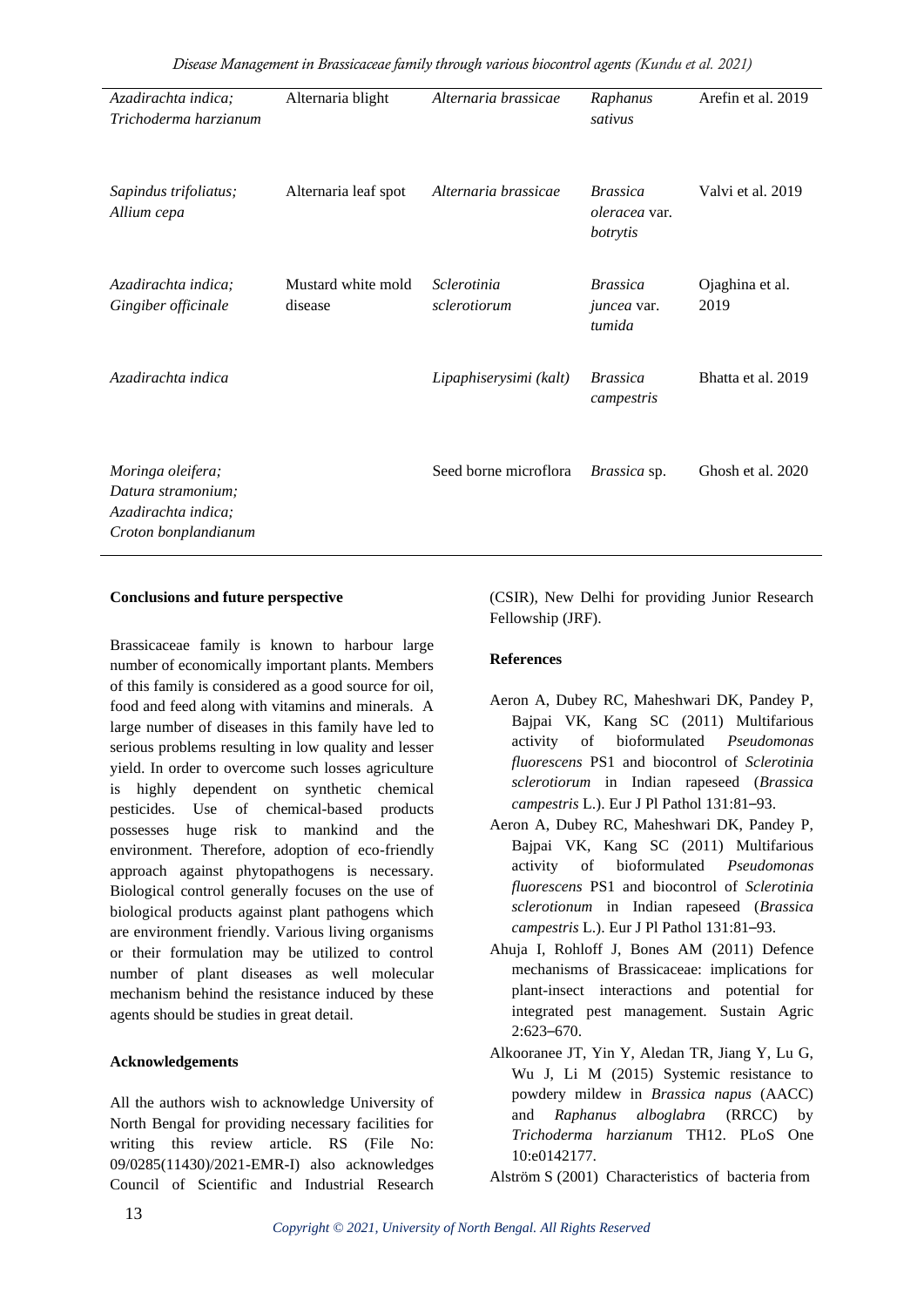oilseed rape in relation to their biocontrol activity against *Verticillium dahliae*. J Phytopathol 149:57–64.

- Amoabeng BW, Gurr GM, Gitau CW, Nicol HI, Munyakazi L, Stevenson PC (2013) Tri-Trophic Insecticidal Effects of African Plants against Cabbage Pests. PLoS One 8: e78651.
- Arefin MN, Bhuiyan MKA, Rubayet MT (2019) Integrated use of fungicide, plant extract and bio-agent for management of *Alternaria* blight disease of Radish (*Raphanus sativus* L.) and quality seed production. Res Agric Vet Sci 3:10–21.
- Assis SMP, Mariano RLR, Michereff SJ, Silva G, Maranhao EAA (1999) Antagonism of yeasts to *Xanthomonas campestris* pv. *campestris* on cabbage phylloplane in field. Rev Microbiol 30:191–195.
- Bagde U S, Prasad R, Varma A (2010) Interaction of mycobiont: *Piriformospora indica* with medicinal plants and plants of economic importance. Afr J Biotechnol 9:9214–9226.
- Baltruschat H, Fodor J, Harrach BD, Niemczyk E, Barna B, Gullner G, Janeczko A, Kogel KH, Schäfer P, Schwarczinger I, Zuccaro A, Skoczowski A (2008) Salt tolerance of barley induced by the root endophyte *Piriformospora indica* is associated with a strong increase in antioxidants. New Phytol 180:501–510.
- Batta YA (2013) Efficacy of endophytic and applied *Metarhizium anisopliae* (Metch.) Sorokin (Ascomycota: Hypocreales) against larvae of *Plutella xylostella* L. (Yponomeutidae: Lepidoptera) infesting *Brassica napus* plants. Crop Prot 44:128–134.
- Bhatta K, Chaulagain L, Kafle K, Shrestha J (2019) Bio-Efficacy of plant extracts against mustard aphid (*Lipaphi serysimi* Kalt.) on rapeseed (*Brassica campestris* Linn.) under field and laboratory conditions. Sy J Agric Res 6:557– 566.
- Bugalia JP, Zacharia S, Kakraliya G L (2017) Efficacy of *Trichoderma* spp. and garlic extract against *Alternaria* leaf blight of mustard (*Brassica juncea* L.). J Pharmacogn Phytochem 6:796–798.
- Chaurasia B, Pandey A, Palni LMS, Trivedi P, Kumar B, Colvin N (2005) Diffusible and volatile compounds produced by an antagonistic *Bacillus subtilis* strain cause structural deformations in pathogenic fungi in vitro. *Microbiol Res* 160:75–81.
- Cheah LH, Page BBC (1997) *Trichoderma* spp. for potential biocontrol of clubroot of vegetable brassicas. Proc NZ Pl Prot Conf 50:150–153.
- Chen LJ, Shi HZ, Chen YH (2005) Preliminary study on the antifungal action of *Chaetomium globosum* from endophytic fungi of rapeseed. J Henan Agric Sci 7:54–56.
- Chhikara S, Chaudhury D, Dhankher OP, Jaiwal PK (2012) Combined expression of a barley class II chitinase and type I ribosome inactivating protein in transgenic *Brassica juncea*provides protection against *Alternaria brassicae*. Pl Cell Tiss Organ Cult 108:83–89.
- Conn VM, Walker AR, Franco CM (2008) Endophytic actinobacteria induce defense pathways in *Arabidopsis thaliana*. Mol Pl Microbe Interact 21:208–218.
- Cui W, He P, Munir S, He P, He Y, Li X, Yang L, Wang B, Wu Y, He P (2019) Biocontrol of soft rot of Chinese cabbage using an endophytic bacterial strain. Front Microbiol 10:1471.
- Danielsson J, Reva O, Meijer J (2007) Protection of oilseed rape (*Brassica napus*) toward fungal pathogens by strains of plant-associated *Bacillus amyloliquefaciens.* MicrobEcol 54:134–140.
- Dastranj M, Borzoui E, Bandani AR, Franco OL (2017) Inhibitory effects of an extract from nonhost plants on physiological characteristics of two major cabbage pests. Bull Entomol Res 108:370–379.
- Dawidziuk A, Popiel D, Kaczmarek J, Strakowska J, Jedryczka M (2016) Optimal *Trichoderma* strains for control of stem canker of brassicas: molecular basis of biocontrol properties and azole resistance. Bio Control 61:755–68.
- Dixon RA (2001) Natural products and plant disease resistance. Nature 411:843–847.
- Doan TT, Jäschke D, Ludwig Müller J (2008) An endophytic fungus induces tolerance against the clubroot pathogen *Plasmodiophora brassicae* in *Arabidopsis thaliana* and *Brassica rapa* roots. Acta Hortic 867:173–180.
- Dubuis PH, Marazzi C, Stadler E, Mauch F (2005) Sulphur deficiency causes a reduction in antimicrobial potential and leads to increased disease susceptibility of oilseed rape. J Phytopathol 153:27–36.
- Dugassa-Gobena D, Raps A, Vidal S (1998) Influence of fungal endophytes on allelochemicals of their host plants and the behaviour of insects. Meded Fac Landbouw wet Rijksuniv Gent 63:333–338.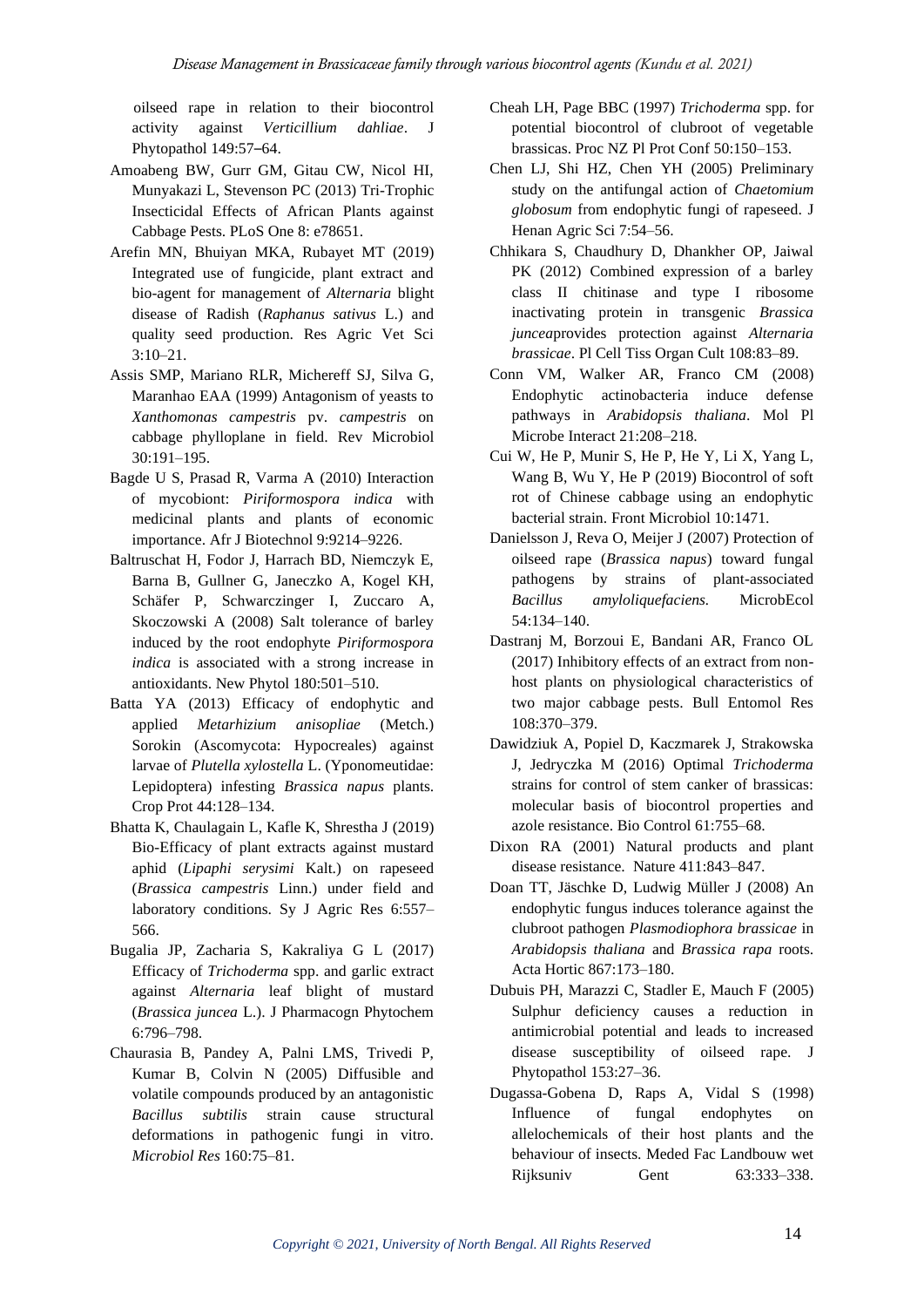- Duke KA, Becker MG, Girard IJ, Millar JL, Fernando WGD, Belmonte MF, de Kievit TR (2017) The biocontrol agent *Pseudomonas chlororaphis* PA23 primes *Brassica napus*  defenses through distinct gene networks. BMC Genomics 18:1–16.
- Garbaye J (1991) Biological interactions in the mycorrhizosphere. Experientia 47:370–375.
- Ghazalibiglar H, Hampton JG, Van ZijlldeJong E, Holyoake A (2016) Evaluation of *Paenibacillus spp.* isolates for the biological control of black rot in *Brassica oleracea* var. *capitata* (cabbage). Biocontrol Sci Technol 26:504–15.
- Ghazalibiglar H, Hampton JG, Van ZijlldeJong E, Holyoake A (2016) Evaluation of *Paenibacillus* spp. isolates for the biological control of black rot in *Brassica oleracea* var. *capitata* (cabbage). Biocontrol Sci Techn 26:504–515.
- Ghosh T, Biswas MK, Aikat K (2020) A Ecofriendly management of seed borne mycoflora of Mustard (*Brassica* sp.) through botanicals and determination of antifungal activity by SEM. J Crit Rev 7:1.
- Glazebrook J (2001) Genes controlling expression of defense responses in *Arabidopsis*. Curr Opin Pl Biol 4:301–08.
- Goss M, Mafongoya P, Gubba A, Sam T (2017) Black Rot (*Xanthomonas campestris* pv. *campestris)* control in field grown cabbage (*Brassica oleracea* var. Sugar Loaf) with *Moringa oleifera* extracts. Int J Pl Soil S :1–11.
- Grané G, Persson P, Meijer J, Alströ S (2003) A study on microbial diversity in different cultivars of *Brassica napus* in relation to its wilt pathogen, *Verticillium longisporum*. FEMS Microbiol Lett 224:269–276.
- Guleria S, Kumar A (2009) Antifungal activity of *Agave americana* leaf extract against *Alternaria brassicae*, causal agent of *Alternaria* blight of Indian mustard (*Brassica juncea*). Phytopathol Pl Protect 42:370–375.
- Haas D, Defago G (2005) Biological control of soil-borne pathogens by fluorescent Pseudomonads. Nature Rev Microbiol 3:307– 19.
- Hahm SS, Kim JT, Han KS, Kim BR, Kim HK, Nam YK, Yu SH (2012) Biocontrol efficacy of endophytic bacteria *Flavobacterium hercynim* EPB-C313 for control of Chinese cabbage clubroot. Plant Dis 18:210–6.
- Halkier BA, Gershenzon J (2006) Biology and biochemistry of glucosinolates. Annu Rev Pl Biol 57:303–333.
- Harman GE, Howell CR, Viterbo A, Chet I, Lorito M (2004) *Trichoderma* species—opportunistic, avirulent plant symbionts. Nature Rev Microbiol 2:43–56.
- Haukioja E (1999) Ecology: bite the mother, fight the daughter. Nature 401:22–23.
- Howell CR (2003) Mechanisms employed by *Trichoderma* species in the biological control of plant diseases: the history and evolution of current concepts. Pl Dis 87:4–10.
- Howlett BJ, Idnurm A, Pedras MSC (2001) *Leptosphaeria maculans*, the causal agent of blackleg disease of Brassicas. Fungal Genet Biol 33:1–14.
- Ibrahim A, Shahid AA, Shafiq M, Haider MS (2012) Management of Root Knot Nematodes on the Turnip Plant (*Brassica rapa*) by using fungus (*Trichoderma harzianum*) and Neem (*Azadirachta indica*) and effect on the growth rate. Pak J Phytopathol 24:101–105.
- Jones P, Vogt T (2001) Glycosyl transferases in secondary plant metabolism: tranquilizers and stimulant controllers. Planta 213:164–174.
- Kang SM, Radhakrishnan R, Lee IJ (2015) *Bacillus amyloliquefaciens* subsp. *plantarum* GR53, a potent biocontrol agent resists Rhizoctonia disease on Chinese cabbage through hormonal and antioxidants regulation. World J Microbiol Biotechnol 31:1517-27.
- Kataoka R, Yokota K, Goto I (2010) Biocontrol of yellow disease of *Brassica campestris* caused by *Fusarium oxysporum* with *Trichoderma viride* under field conditions. Arch Phytopathol Pflanzenschutz 43:900–909.
- Khalid M, Hui N, Rahman SU, Hayat K, Huang D (2020) Suppression of clubroot (*Plasmodiophora brassicae*) development in *Brassica campestris sp. chinensis* L. via exogenous inoculation of *Piriformospora indica.* J Radiat Res Appl Sci 13:180–90.
- Kim DI, Kim SG, Ko SJ, Kang BR, Choi DS, Kim SS, Hwang IC (2010) Toxicology study of plant extract made by *Chrysanthemum Cinerariaefolium* and *Melia azedarach* against Natural Enemies and *Plutella xylostella* on Chinese Cabbage. Korea Organic Agric 18:559– 571.
- Kim HY, Choi GJ, Lee HB, Lee SW, Lim HK, Jang KS, Son SW, Lee SO, Cho KY, Sung ND, Kim JC (2007) Some fungal endophytes from vegetable crops and their anti-oomycete activities against tomato late blight. Lett Appl Microbiol 44:332–337.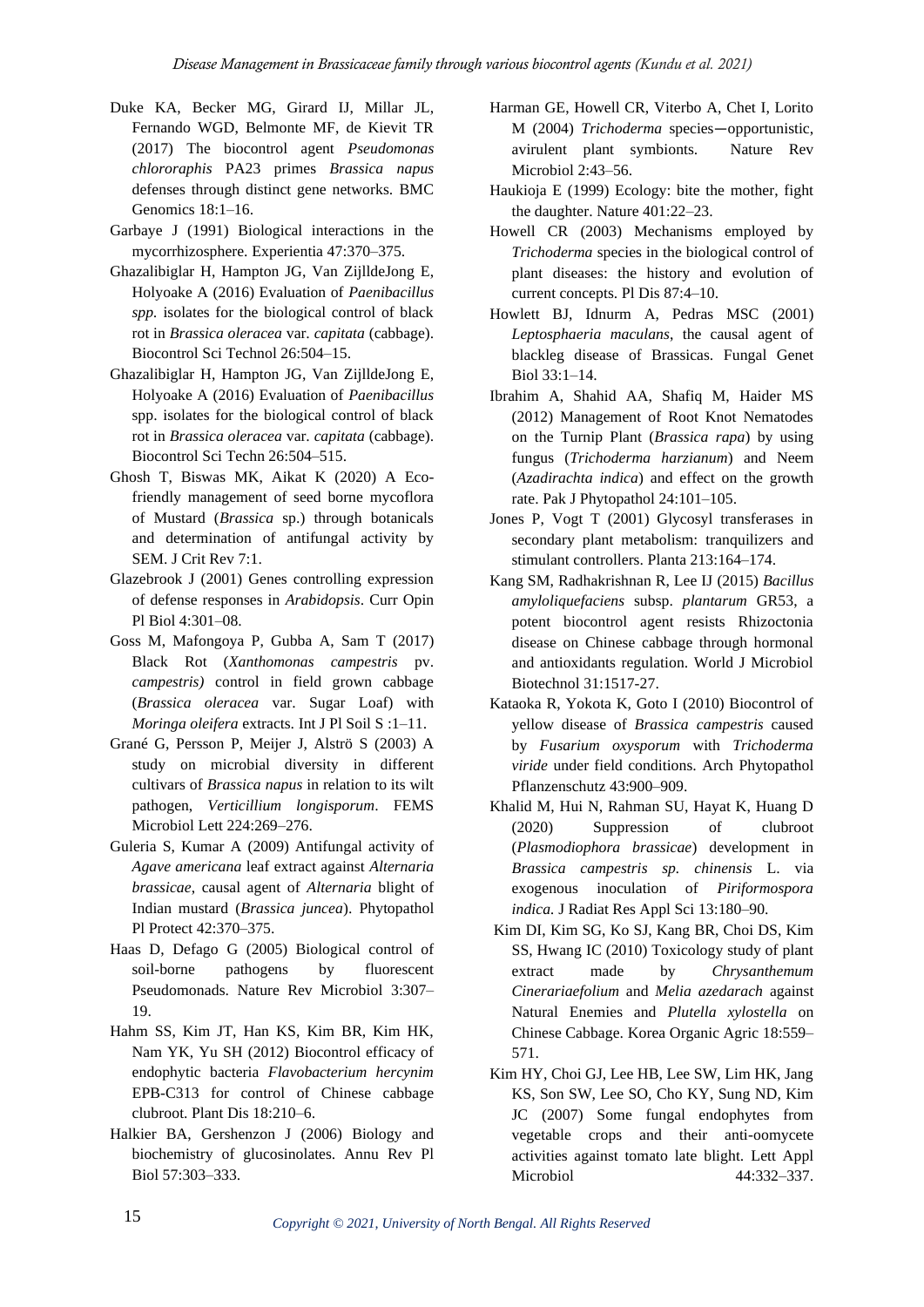- Kishimoto K, Matsui K, Ozawa R, Takabayashi J (2005) Volatile C6- aldehydes and allo-ocimene activate defense genes and induce resistance against *Botrytis cinerea* in *Arabidopsis thaliana*. Pl Cell Physiol 46:1093–1102.
- Koss-Mikolajczyk I, Kusznierewicz B, Wiczkowski W, Platosz N, Bartoszek A (2019) Phytochemical composition and biological activities of differently pigmented Cabbage (*Brassica oleracea* var*. capitata*) and cauliflower (*Brassica oleracea* var. *botrytis*) varieties. J Sci Food Agric 99:5499–5507.
- Kumar S (2017) Plant secondary metabolites (PSMs) of Brassicaceae and their role in plant defence against insect herbivores. J Appl Nat Sci 9:508 –519.
- Lahlali R, Peng G, Gossen BD, McGregor L, Yu FQ, Hynes RK, Hwang SF, McDonald MR, Boyetchko SM (2013) Evidence that the biofungicide Serenade (*Bacillus subtilis*) suppresses clubroot on canola via antibiosis and induced host resistance. Phytopathol 103:245– 54.
- Lee SO, Choi GJ, Choi YH, Jong KS, Park DJ, Kim CJ, Kim JC (2008) Isolation and characterization of endophytic actinomycetes from Chinese cabbage roots as antagonists to *Plasmodiophora brassicae*. J Microbiol Biotechnol 18:1741–1746.
- Lee YC, Johnson JM, Chien CT, Sun C, Cai D, Lou B, Oelmüller R, Yeh KW (2011) Growth promotion of Chinese cabbage and *Arabidopsis* by *Piriformospora indica* is not stimulated by mycelium-synthesized auxin. Mol Pl Microbe Interact 24:421–431.
- Luo Y, Dong D, Gou Z, Wang X, Jiang H, Yan Y, Wu C, Zhou C (2018) Isolation and characterization of *Zhihengliuella aestuarii* B18 suppressing clubroot on *Brassica juncea* var. *tumida.* Tsen*.* Eur J Pl Pathol 150:213–22.
- Luo Y, Dong D, Su Y, Wang X, Peng Y, Peng J, Zhou C (2018) Transcriptome analysis of *Brassica juncea*var. *tumida* Tsen responses to *Plasmodiophora brassicae* primed by the biocontrol strain *Zhihengliuella aestuarii.* Funct Integr Genomics 18:301–14.
- Mandiriza G, Kritzinger Q, Aveling TAS (2018) The evaluation of plant extracts, biocontrol agents and hot water as seed treatments to control Black Rot of Rape in South Africa. Crop protect 114: 129–136
- Marcroft SJ, Van de Wouw AP, Salisbury PA, Potter TD, Howlett BJ (2012) Effect of rotation

of canola (*Brassica napus*) cultivars with different complements of blackleg resistance genes on disease severity. Pl Pathol 61: 934– 944.

- Massomo SMS, Mortensen CN, Mabagala RB, Newman MA, Hockenhull J (2004) Biological control of Black rot (*Xanthomonas campestris*  pv. *campestris*) of Cabbage in Tanzania with *Bacillus* strains. J Phytopathol 152: 98–105.
- Nan L, Gaofu Q, Ziniu Y (2011) Isolation, identification and anti-fungal action of endophytic fungi of rapeseed. J Huazhong Agric Univ 30: 270–275.
- Nieves RA, Ehrman CI, Adney WS, Elander RT, Himmel ME (1997) Survey and analysis of commercial cellulose preparations suitable for biomass conversion to ethanol. World J MicrobiolBiotechn 14: 301–304.
- Oelmüller R, Sherameti I, Tripathi S, Varma A (2009) *Piriformospora indica*, a cultivable root endophyte with multiple biotechnological applications. Symbiosis 49: 1–17.
- Ojaghian S, Saremi M, Pashaei S (2019) Inhibitory Effect of Crude Extracts Derived from Aromatic Plants Against White Mold of Brassica juncea var. tumida. Pak J Phytopathol 31:35–46.
- Omar H, Mazen S, Ruba A, Ralf-Udo E (2012) Effectiveness of bacterial and fungal isolates to control *Phoma lingam* on oilseed rape *Brassica napus*. Am J Plant Sci 21.
- Ongena M, Jacques P (2008) Bacillus lipopeptides: versatile weapons for plant disease biocontrol. Trends Microbiol 16: 115–125.
- Pattanamahakul P, Strange RN (1999) Identification and toxicity of *Alternaria brassicicola*, the causal agent of dark leaf spot disease of *Brassica* species grown in Thailand. Pl Pathol 48: 749–755.
- Peng G, McGregor L, Lahlali R, Gossen BD, Hwang SF, Adhikari KK, Strelkov SE, McDonald MR (2011) Potential biological control of clubroot on canola and crucifer vegetable crops. Pl Pathol 60: 566–574.
- Poonguzhali S, Madhaiyan M, Sa T (2006) Cultivation-dependent characterization of rhizobacterial communities from field grown Chinese cabbage *Brassica campestris* ssp *pekinensis* and screening of traits for potential plant growth promotion. Pt Soil 286: 167–180.
- Rahman M, Khatun A, Liu L, Barkla BJ (2018) Brassicaceae Mustards: Traditional and Agronomic uses in Australia and New Zealand. Mol 23: 231.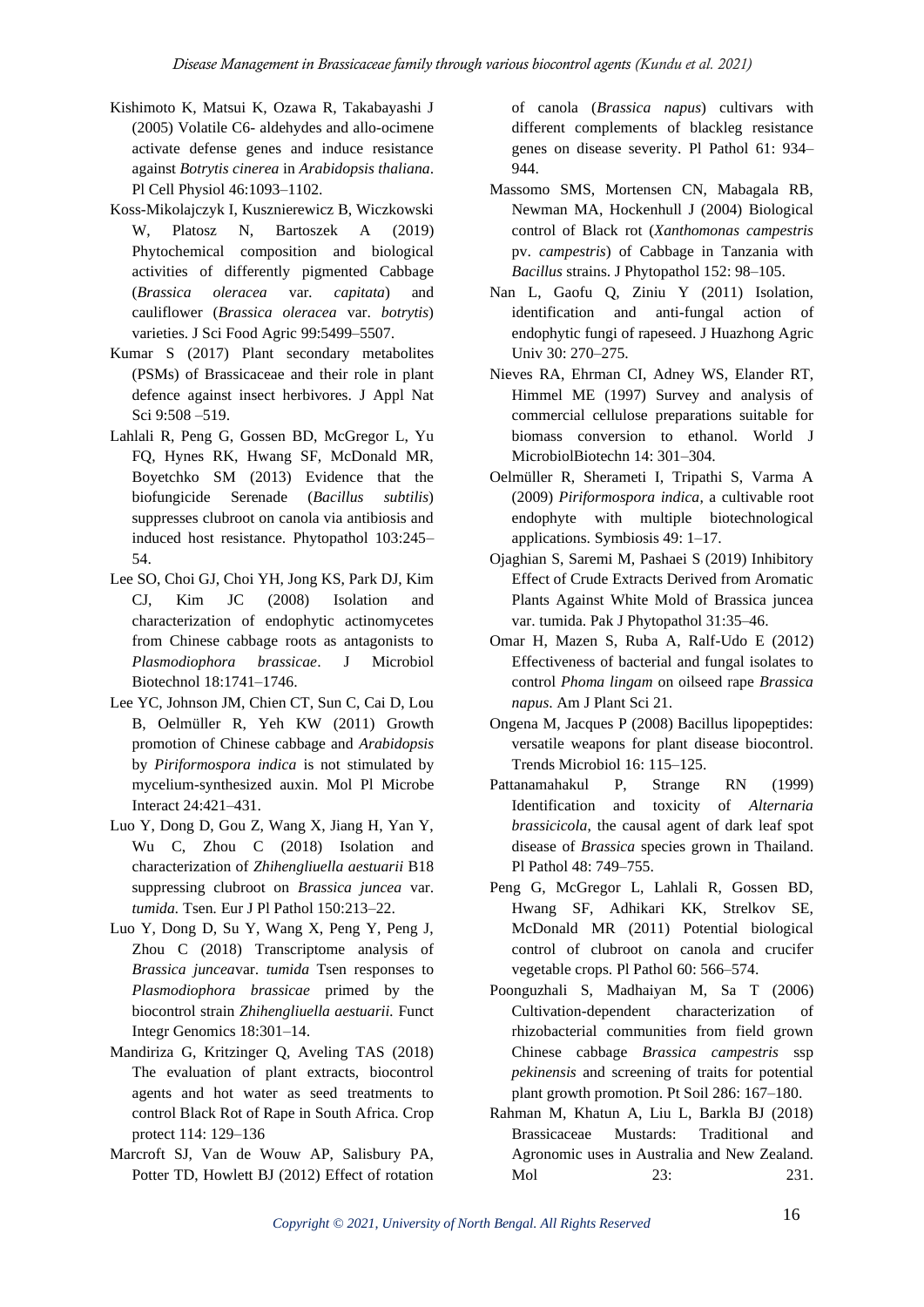- Rakow G (2004) Species Origin and Economic Importance of *Brassica*. Biotechnol Agric For 54: 3 –11.
- Raps A, Vidal S (1998) Indirect effects of an unspecialized endophytic fungus on specialized plant–herbivorous insect interactions. Oecologia 114: 541–547.
- Raza A, Hafeez MB, Zahra N, Shaukat K, Umbreen S, Tabassum J, Charagh S, Khan RSA, Hasanuzzaman M (2020) The plant family Brassicaceae: Introduction, Biology, And Importance. Pl Fam Bra 1– 43.
- Ren JP, Dickson MH, Earle ED (2000) Improved resistance to bacterial soft rot by protoplast fusion between *Brassica rapa* and *B. oleracea*. Theor Appl Genet 100: 810 – 819.
- Rimmer SR, Shattuk VI, Buchwaldt L (2007) Compendium of brassica diseases. The American Phytopathological Society 60 – 62.
- Robert-Seilaniantz A, Navarro L, Bari R, Jones JD (2007) Pathological hormone imbalances. Curr Opin Pl Biol 10: 372–379.
- Rohloff J, Bones AM (2005) Volatile profiling of *Arabidopsis thaliana* – Putative olfactory compounds in plant communication. Phytochem 66: 1941–1955.
- Sanchez-Vizuete P, Le Coq D, Bridier A, Herry JM, Aymerich S, Briandet R (2015) Identification of ypqP as a new *Bacillus subtilis* biofilm determinant that mediates the protection of *Staphylococcus aureus* against antimicrobial agents in mixed-species communities. Appl Environ Microbiol 81: 109 –118.
- Sang JP, Minchinton IR, Johnstone PK, Truscott RJW (1984) Glucosinolate profiles in the seed, root and leaf tissue of cabbage, mustard, rapeseed, radish and swede. Can J Pl Sci 64: 77–93.
- Schäfer P, Khatabi B, Kogel K. (2007) Root cell death and systemic effects of *Piriformospora indica*: a study on mutualism. FEMS Microbiol Lett 275: 1–7.
- Schardl CL (2001) Epichloë festucae and related mutualistic symbionts of grasses. Fungal Genet Biol 33: 69 – 82.
- Shahollari B, Vadassery J, Alit V, Oelmuller R (2007) A leucine-rich repeat protein is required for growth promotion and enhanced seed production mediated by the endophytic fungus *Piriformospora indica* in *Arabidopsis thaliana*. Pl J 50: 1–13.
- Sirrenberg A, Gobel C, Grond S, Czempinski N, Ratzinger A, Karlovsky P, Santos P, Feussner I, Pawlowski K. (2007) *Piriformospora indica*

affects plant growth by auxin production. Physiol. Pl 131: 581–589.

- Snowdon RJ (2007) Cytogenetics and genome analysis in *Brassica* crops. Chromosome Res 15: 85–95.
- Sun C, Johnson JM, Cai D, Sherameti I, Oelmüller R, Lou B (2010) *Piriformospora indica* confers drought tolerance in Chinese cabbage leaves by stimulating antioxidant enzymes, the expression of drought-related genes and the plastidlocalized CAS protein. J Pl Physiol 167: 1009– 1017.
- Sun G, Yao T, Feng C, Chen L, Li J, Wang L (2017) Identification and biocontrol potential of antagonistic bacteria strains against *Sclerotinia sclerotiorum* and their growth-promoting effects on *Brassica napus*. Biol Control 104: 35–43.
- Taylor JD, Conway J, Roberts SJ, Astley D, Vicente JG (2002) Sources and origin of resistance to *Xanthomonas campestris* pv. *campestris* in Brassica genomes. Phytopathol 92: 105–111.
- Thakur A, Kaur S, Kaur A, Singh (2013) Enhanced resistance to *Spodopteralitura* endophyte infected cauliflower plants. Environ Entomol 42: 240–246.
- Tsuda K, Tsuji G, Higashiyama M, Ogiyama H, Umemura K, Mitomi M, Kubo Y, Kosaka Y (2016) Biological control of bacterial soft rot in Chinese cabbage by *Lactobacillus plantarum* strain BY under field conditions. Biol Control 100: 63–9.
- Valvi HT, Kadam JJ, Bangar VR (2019) In vitro evaluation of certain antifungal plant extracts and biocontrol agents against *Alternaria brassicae* (Berk.) Sacc. Causing Alternaria leaf spot of cauliflower*.* Int J Chem Stud 7: 1774– 1777.
- VandeWouw AP, Marcroft SJ, Ware A, Lindbeck K, Khangura R, Howlett BJ (2014) Breakdown of resistance to the fungal disease, blackleg, is averted in commercial canola (*Brassica napus*) crops in Australia. Field Crop Res 166: 144– 151.
- Vásconez RDA, Moya EMT, Yépez LAC, Chiluisa-Utreras VP, Suquillo IAV (2020) Evaluation of *Bacillus megaterium* strain AB4 as a potential biocontrol agent of *Alternaria japonica*, a mycopathogen of *Brassica oleracea*  var. *italica*. Biotechnol Rep 26: e00454.
- Vicente JG, Holub EB (2013) *Xanthomonas campestris* pv. campestris (cause of black rot of crucifers) in the genomic era is still a worldwide threat to brassica crops. Mol Pl Pathol 14: 2-18.